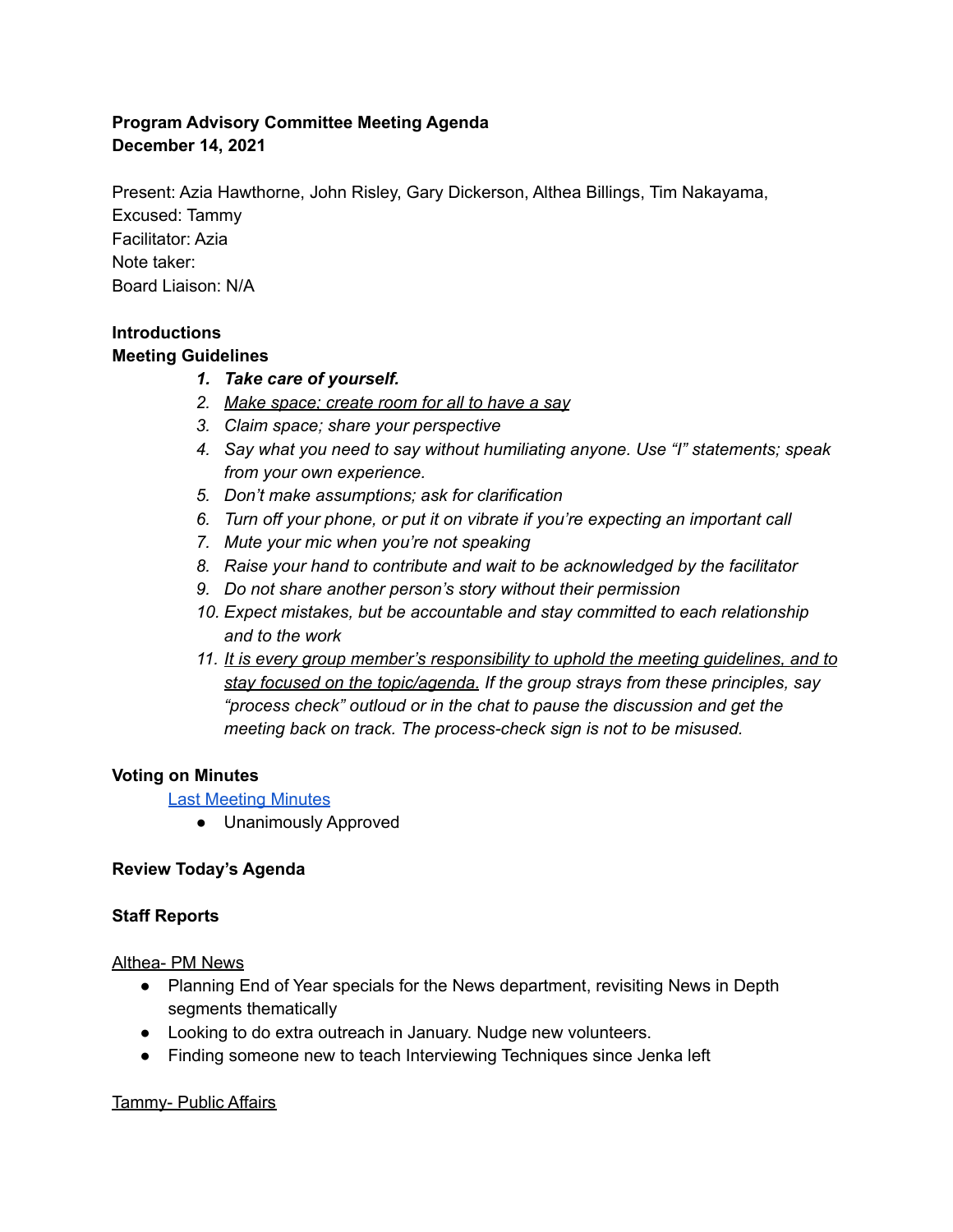$\bullet$ 

#### Azia - Program Director

- FCC Class Requirement
	- $\circ$  Taught extra FCC training over the past few months to help programmers meet the annual FCC Class requirement
	- Gary: Any consequences for not taking the class this year?
		- Everyone was super excited to see each other!
		- Azia: Yes, it was super nice to get everyone together, looking for new ways to create social opportunities.
- 2021 Q4 Special Programming
	- The Afro Caribbean & Reggae Marathon was a huge success! Listeners loved it. We sold 35 hoodies! We would like to solicit more shows of these genres. Konah is interested in doing a show like this aside from Africa O-ye, proposal for this coming
	- We moved away from "Genocide Cover up Day" and focused on Special Programming by Indigenous Creaters for Nov 25th. Hoping to go further with this idea next year.
	- Trans Day of Remembrance
		- We broadcasted a live stream interfaith vigil with the help of Emma Lugo from Transpositive and had some great in-house content for the News and PA Day. (11/19 & 11/20)
- 2022 Special programming
	- Begun planning MLK day special programming for 1/17
		- Highland Church and the World Arts Foundation are putting together a 1 hour prerecorded documentary for us to broadcast.
	- Bluegrass Marathon
		- Will likely be prerecorded next year. Justin and the Music from the true vine collective are reaching out to bands and working on graphics. The marathon will be 03/19 9am - 5pm.
- Staff Updates
	- Station Managers depart on December 31st
	- Tom Lane, our last Dev Director, has returned!!!
	- Open Positions: Membership Director, Volunteer Coordinator, Web Coordinator, Finance Coordinator

### **Work Group Reports**

- Want to do a listener survey in 2022. Gary has prepared some questions
	- Gary: When we did a survey at X ray: Looked at what other stations people were listening to, when, and for what
	- What do we want to get out of the survey?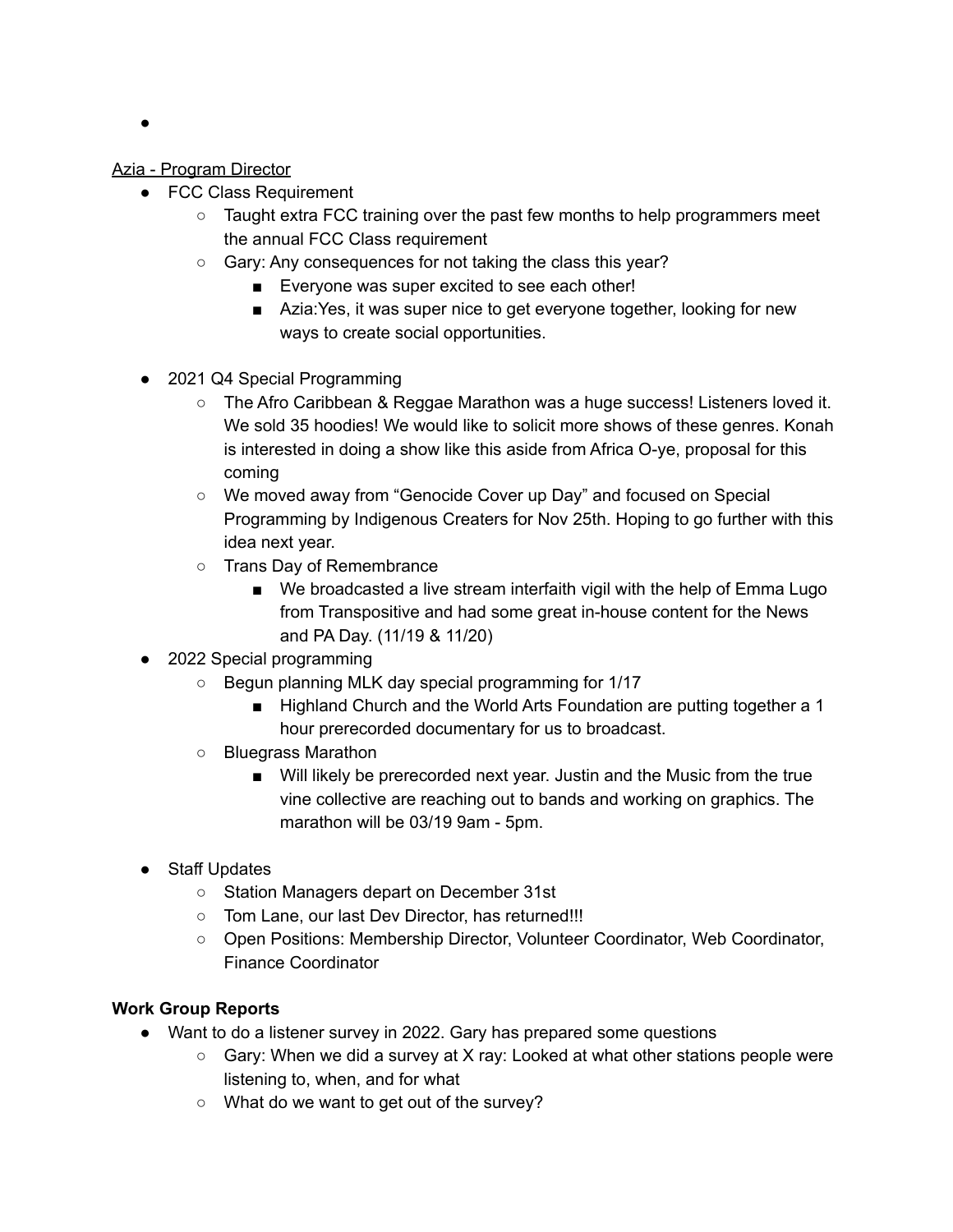- What things we are missing?
- Find when people are listening and what shows
- Might want to loop in Mike
- News survey last year
	- Successful, low labor
	- Enlist volunteers to help get it out there
	- Add it to tabling paper survey
	- Find communities we can serve better
- Want to give out some gift card for incentive.
	- Take out of the programming budget visa gift card? Local gift cards? Raffle
	- Ask local businesses to donate the gift card.

### **Other Things**

- Azia will start sending the agenda out 1 week in advance so Workgroups can add their report back or other agenda items
- Program Proposal submitted on 11/19/21, please review and get your comments in by Friday 12/17
- PAC Yearly Goals Brainstorm:
	- Recruitment?
		- WHO is naturally inclined to come to PAC? Who is not? How to get them to want to come?
		- GOAL: **5 non-staff members by January 2023**
			- Micro-goal: Each PAC member will invite 1-2 people to visit a PAC meeting or work group
		- How to get people engaged?
			- Peer reviews / applications
	- Should we set/review goals based on FY or Calendar year?

### **Public Comments**

 $\bullet$  N/A

### **Board Report:**

● N/A

**Adjourned: Next Official PAC Meeting: March 11, 2022**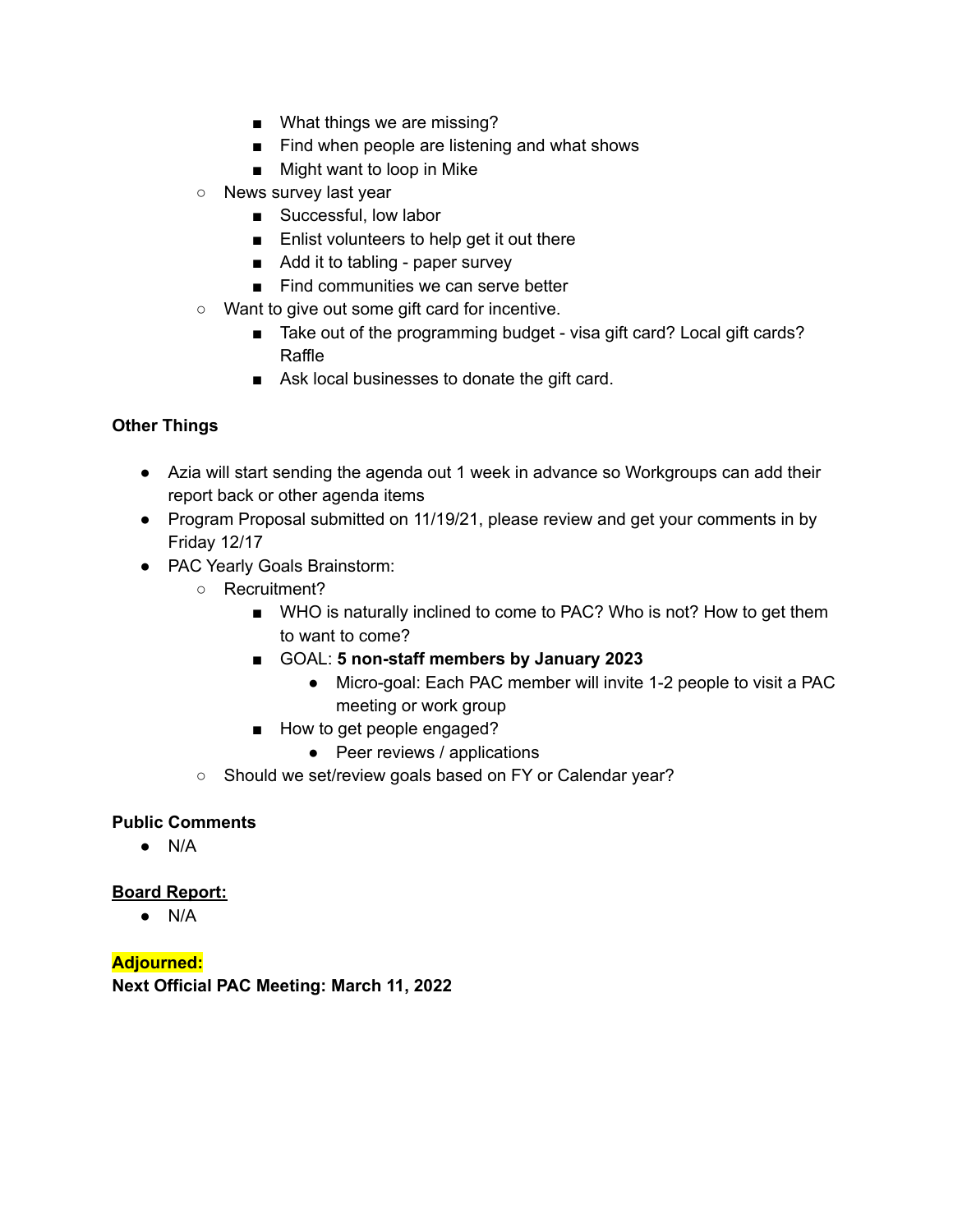# **PROGRAM ADVISORY COMMITTEE (PAC) RESPONSIBILITIES**

### Programming Task Breakdown

A. The Program Director, AM News and Public Affair Director, and/or the PM News and Public Affairs Director (called Program Staff for the rest of this document) can take these Actions:

1. develop new programming

2. fill attrition slots: in cases of no format change, no consultation with the Program Advisory Committee (PAC) is required

3. fill attrition slots: if there is a format change, Program Staff should seek advice and recommendations from the PAC

- 4. change existing programming, after seeking advice and recommendations of the PAC
- 5. develop overall standards for broadcast and podcast
- 6. shape yearly goals for programming
- 7. revise programmer rights and responsibilities document as needed

8. suspend programmers for not fulfilling on-air responsibilities laid out in the Programmer Contract

9. any other items listed in the current job descriptions.

# B. The Program Staff works through the PAC to:

- 1. provide active leadership of the PAC
- 2. shape yearly goals for PAC
- 3. ascertain community needs in a pro-active and mission-driven way on a regular basis
- 4. evaluate broadcast and podcast programming quality on a regular basis
- 5. report all programming changes to the PAC

C. PAC is responsible for:

- 1. assisting Program Staff in shaping all policy items listed in Section B above
- 2. working with the Program Staff to solicit input from community
- 3. working with the Program Staff to meet yearly PAC goals
- 4. serving as the Community Advisory Board to ascertain community needs
- 5. serving as a work group to assist Program Staff in all areas as needed

Policy #6 Proposed Revision 2